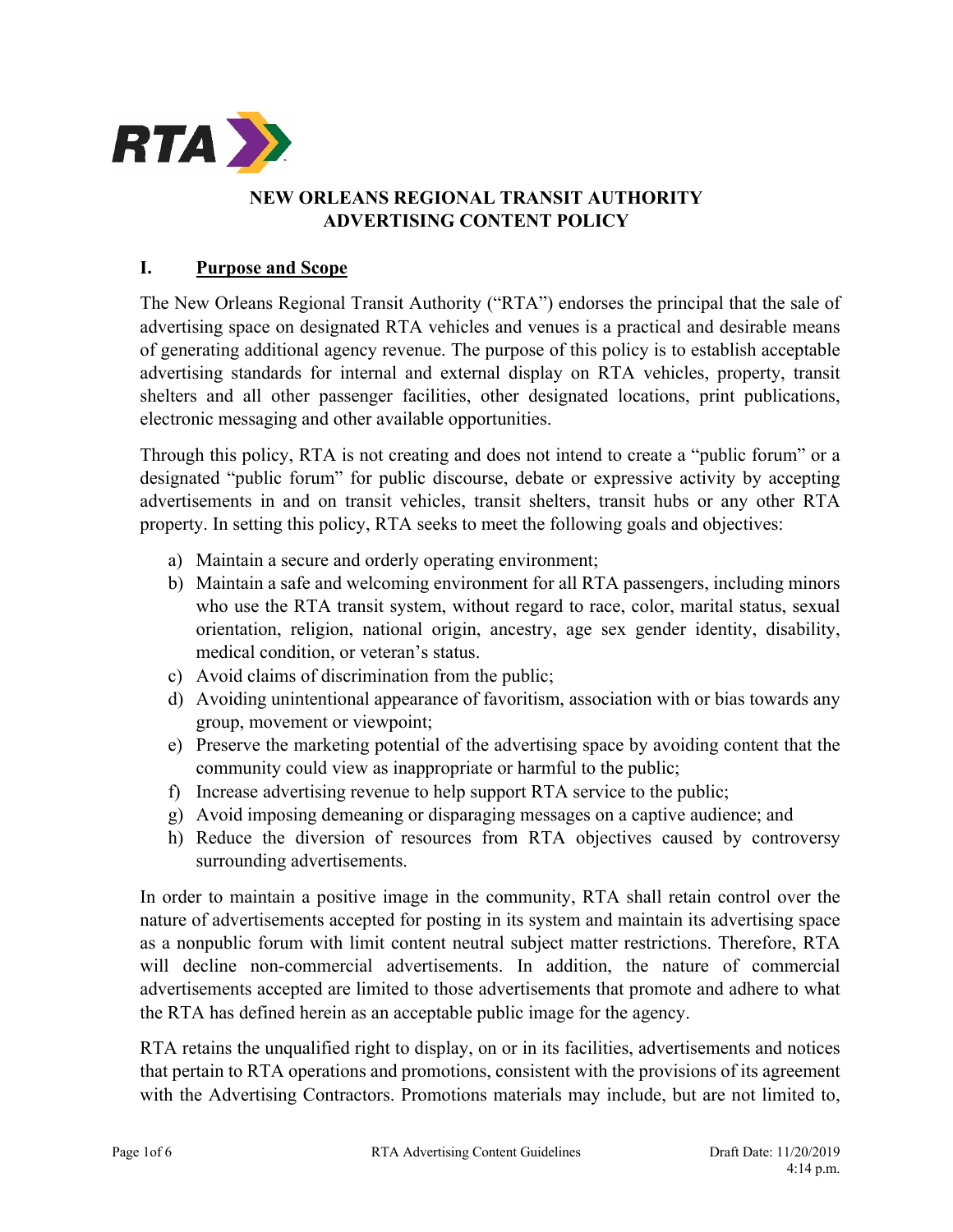internal marketing collateral, RTA branding campaigns and co-promotional campaigns with third parties. RTA does not accept free public service announcements.

RTA reserves the right, in all circumstances, to require that an advertisement in the RTA system include a disclaimer indicating that such advertising is paid for by the advertiser, stating that "The views expressed in this advertisement do not reflect the views of the RTA" or a similar statement. RTA may set minimum size standards for the disclaimer to ensure legibility.

## **II. Definitions, Meanings and Content Categories**

For the purpose of understanding the meaning of advertisements, RTA may refer to information beyond the advertisement including, but not limited to, dictionaries, reviews by authoritative bodies or public information regarding the advertiser. RTA shall assess whether an independent, reasonably prudent person, knowledgeable of RTA's customer profile and using prevailing community standards, would believe that the advertisement complies with the provisions of this policy. In the case of advertisements that use multiple interpretations, all meanings – directly or implied – must comply with this policy.

The RTA system is limited to only the following categories of advertising content:

- 1. **Commercial Advertising.** Paid communications from a for-profit entity or entities that propose a commercial transaction involving lawful goods and services.
- 2. **Governmental Advertising.** Paid communications from public entities created by government action with the intent to advance a specific government purpose as well as communications from RTA related to RTA programs, products, services or partnerships.
- 3. **Public Service Announcements.** Paid communications from any entity which promotes or furnishes any of the following goods or services:
	- a. The prevention or treatment of an illness, injury, condition, or syndrome recognized by the most recent Diagnostic and Statistical Manual ("DSM") or the Centers for Disease Control "CDC";
	- b. The recruitment or solicitation of participants for medical, psychological or behavioral studies;
	- c. Museums, theaters, or galleries which are open to the general public;
	- d. Licensed or accredited pre-K through 12 education programs or services;
	- e. Colleges or universities that have received regional or statewide accreditation;
	- f. Vocational or trade programs;
	- g. Visual or performing arts, fairs or festivals, provided that the venue or event is open to the general public and has a valid operating permit issued by a governmental entity;
	- h. Environmental matters;
	- i. Provision of services and programs that provide support to low income citizens, victims of abuse, families, youth, immigrants, historically disadvantaged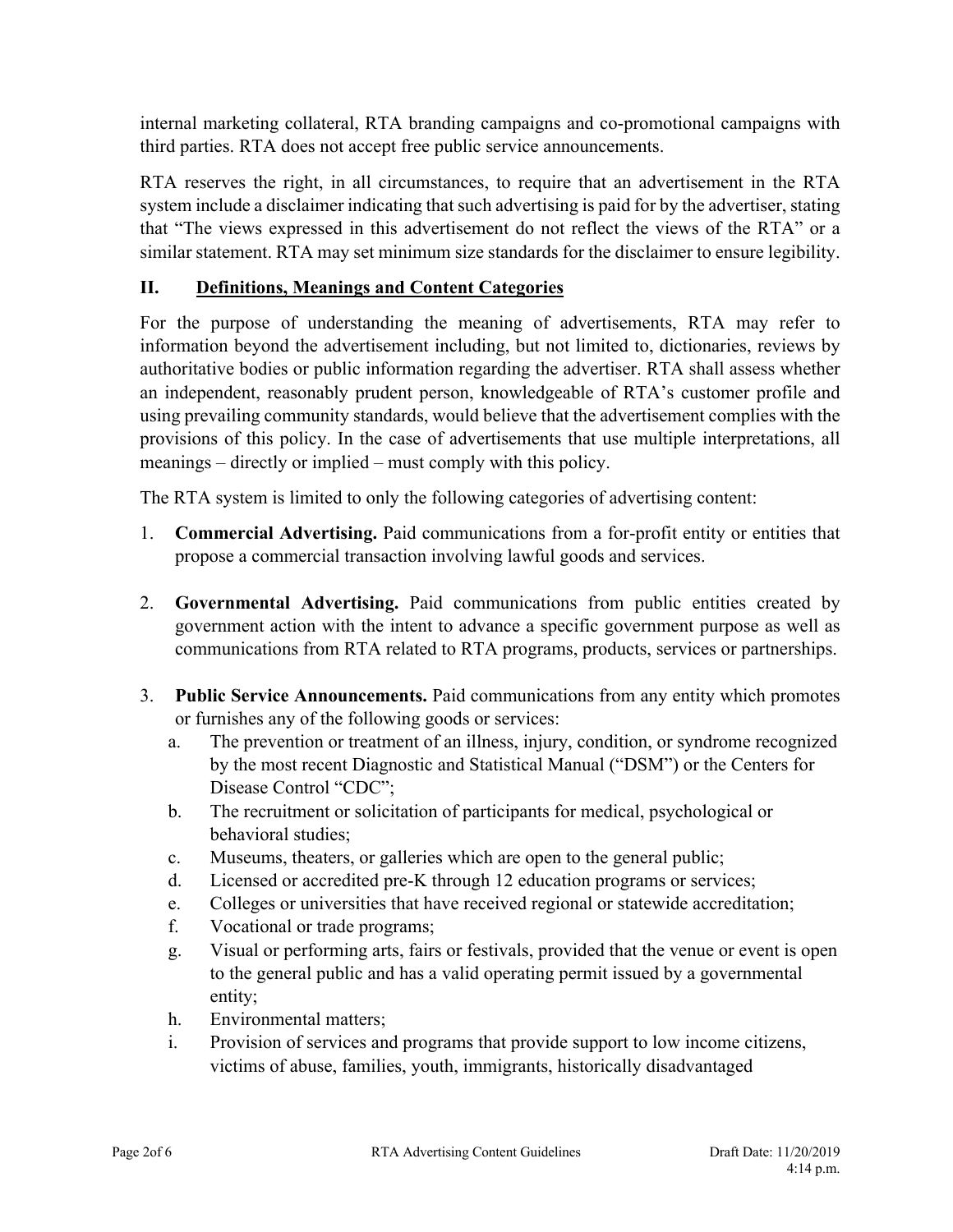populations, senior citizens, veterans, people identifying as LGBT or people with disabilities;

- j. Solicitation by broad-based contribution campaigns which provide funds to multiple charitable organizations;
- k. Diet or nutrition;
- l. Sporting events, sporting activities, or services related to sports;
- m. Travel Services, information or promotion;
- n. Licensed farmers markets, public botanical gardens or public parks;
- o. Commercial or professional trade organizations;
- p. Credit Unions, investment entities or financial services;
- q. Zoos, planetariums or aquariums;
- r. Governmentally funded public broadcast entities; or
- s. Government-designated historic sites.

Notwithstanding any provisions of this policy, advertising content that falls into one or more of the following categories is prohibited in the RTA system based in inconsistency with the goals and objectives described above:

- 1. **Political or public issue content.** Any material that, when viewed as a whole, can reasonably be regarded as directly:
	- a. Supporting or opposing a political party;
	- b. Supporting or opposing any political or judicial office holder;
	- c. Supporting or opposing a law, ordinance, regulation or proposed legislation;
	- d. Supporting or opposing a constitutional amendment or amendments;
	- e. Supporting or opposing an active governmental investigation;
	- f. Supporting or opposing ongoing civil litigation;
	- g. Supporting or opposing ongoing criminal prosecution;
	- h. Supporting or opposing a judicial ruling or rulings;
	- i. Supporting or opposing a strike, walkout, boycott, protest, divestment, embargo or groupings thereof;
	- j. Supporting or opposing the election of any candidate or group of candidates;
	- k. Supporting or opposing a policy or policies of a named or identified governmental business, or nonprofit entity other than the policies of the advertiser itself;
	- l. Supporting or opposing any foreign nation or group of nations or any policy of a foreign nation or group of nations other than the policies of the advertiser itself;
	- m. Depicting an image or images of one or more living political or judicial figures or depicting an image of one or ore political or judicial figures that have died within the last five (5) years; or
	- n. Using slogans or symbols associated with any prohibited category within this policy.
- 2. **Religious Content.** Any material that, when viewed, can reasonably be regarded as directly: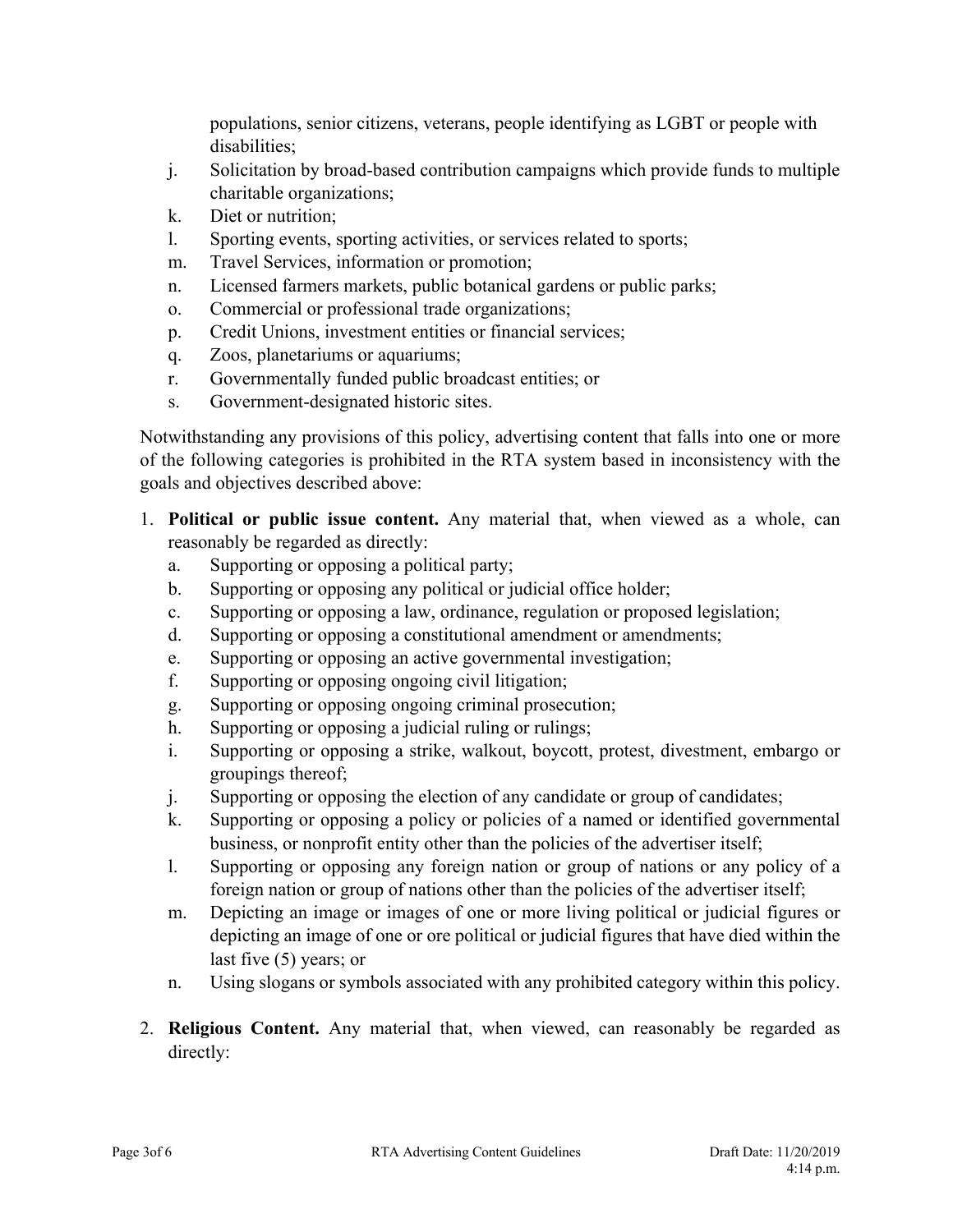- a. Promoting or opposing any religion, atheism, spiritual beliefs, or agnosticism, inclusive of images depicting religious iconography occupying 15% or more of any advertisement frame.
- 3. **Obscene or Vulgar Content.** Any material that, when viewed as a whole, can reasonably be regarded as using words, text symbols or images recognized by the community as extremely vulgar, indecent or profane for display in a public setting that includes minors.
- 4. **Unlawful, Unsafe or Disruptive Content.** Any material that depicts or when viewed as a whole can reasonably be regarded as encouraging or promoting any of the following:
	- a. The sale use, possession or distribution of goods and services that are unlawful;
	- b. A contest or contests that violate applicable law;
	- c. Unlawful or unsafe behavior;
	- d. Detrimental actions to the maintenance and safe operation of public transportation; or
	- e. Graffiti or vandalism.
- 5. **False, Misleading, or Tortious Content.** Any material that depicts or, when viewed as a whole, can reasonably be regarded as:
	- a. False or fraudulent;
	- b. Deceptive or misleading;
	- c. Copyright, trademark or patent infringement;
	- d. Constituting a tort of libel, trade libel, public disclosure of private facts, intrusion into private matters, misappropriation of a person's name or likeness, or a depiction in a false light; or
	- e. RTA graphics, logos or representations without the express written consent of RTA, or which implies or declares an endorsement by RTA, its directors, management or employees, of any service, product or point of view, without prior written authorization by RTA.
- 6. **Content Advertising Specified Goods or Services.** Any material that directly advertises any of the following categories of goods and services:
	- a. Alcohol, or any material that depicts the consumption of alcoholic beverages or signs of excessive alcohol intoxication;
	- b. Firearms or non-firearm weapons;
	- c. Tobacco, or depictions of tobacco-related production, e-cigarettes, products that simulate smoking, or products that resemble tobacco products; or
	- d. "Adult"-oriented goods or services, including the use of brand names, trademarks, or slogans, for goods or services rated "X" or NC-17 by the Motion Picture Association of America ("MPAA"), adult books stores, adult video stores, nude dance clubs, adult telephone services, adult internet sites, or escort services.

Notwithstanding Item 6 above, depictions of tobacco products or alcohol consumption are permissible to the extent that the purposes of such depictions are non-commercial and are otherwise advancing a scientific, medical, journalistic, artistic or public health objective.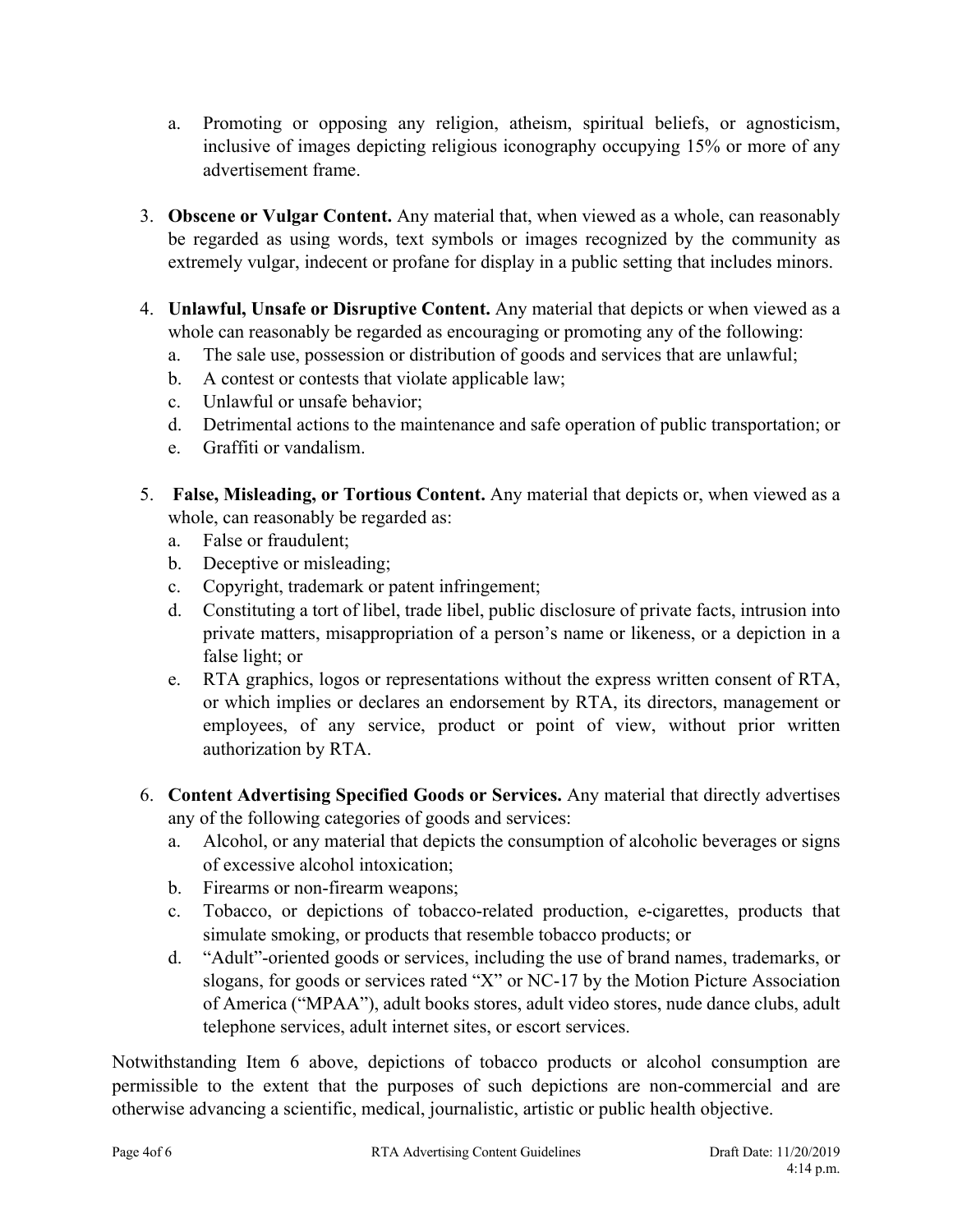- 7. **Inappropriate, Offensive, or Violent Content.** Any material that when viewed as a whole, can reasonably be regarded as depicting or describing any of the following:
	- a. A graphic or realistic dead, mutilated or disfigured human body or bodies;
	- b. A graphic or realistic human body part or body parts in a state of mutilation, dismemberment, decomposition or disfigurement;
	- c. A fetus or fetuses in a state of mutilation, dismemberment, decomposition or disfigurement;
	- d. Human or animal excrement, vomit, or graphic depictions of blood or viscera;
	- e. An act of animal abuse.
	- f. The act of killing, mutilating, or disfiguring human beings or animals;
	- g. Genocide, mass-murder, or war crimes recognized under the laws an customs of war;
	- h. Weapons or violent implements, if either appear to be aimed or pointed at the viewer;
	- i. Images of firearms, non-firearm weapons, or threatening sharp-edged devices in the foreground of an image or occupying 15% or more of any advertisement image or frame.
	- j. Graphic violence or graphic sexual harassment;
	- k. Denigrating public transportation or the mission of RTA
	- l. Graphic images that under contemporary community standards, would be reasonably considered extremely frightening to minors or the elderly; or
	- m. Material that is insulting, degrading, disparaging, demeaning or disrespectful; or material that belittles or is dismissive of genocide, war crimes, or slavery that is so objectionable under contemporary community standards as to make it reasonably foreseeable that the material will result in harm to (including loss of ridership), disruption of, or interference with the transportation system.
- 8. **Content against Best Business Interest.** RTA is a public transportation authority and seeks to promote public transportation in all that it does. Furthermore, in the providing the citizens of the greater New Orleans area with public transportation, RTA seeks to do so in a safe, reliable and efficient manner without losing sight of the fact that as an agency of the State of Louisiana it must be a good steward of public money.

## **III. Policy Enforcement**

RTA may from time to time select "Advertising Contractors" who shall be responsible for the daily administration of RTA's advertising programs, in a manner consistent with this policy and with the terms and conditions of their agreements with RTA. The Chief Executive Officer of RTA is authorized to designate a "contract administrator" to be the primary contact for the Advertising Contractors on issues related to advertising content. The Advertising contractor shall comply with this policy and shall review all advertising with reference to them.

Said Advertising Contractor will ensure that all mediums of promotion, including but not limited to bus wraps, bus shelter signage and billboards do not create sight barriers that poses enhanced traffic risks.